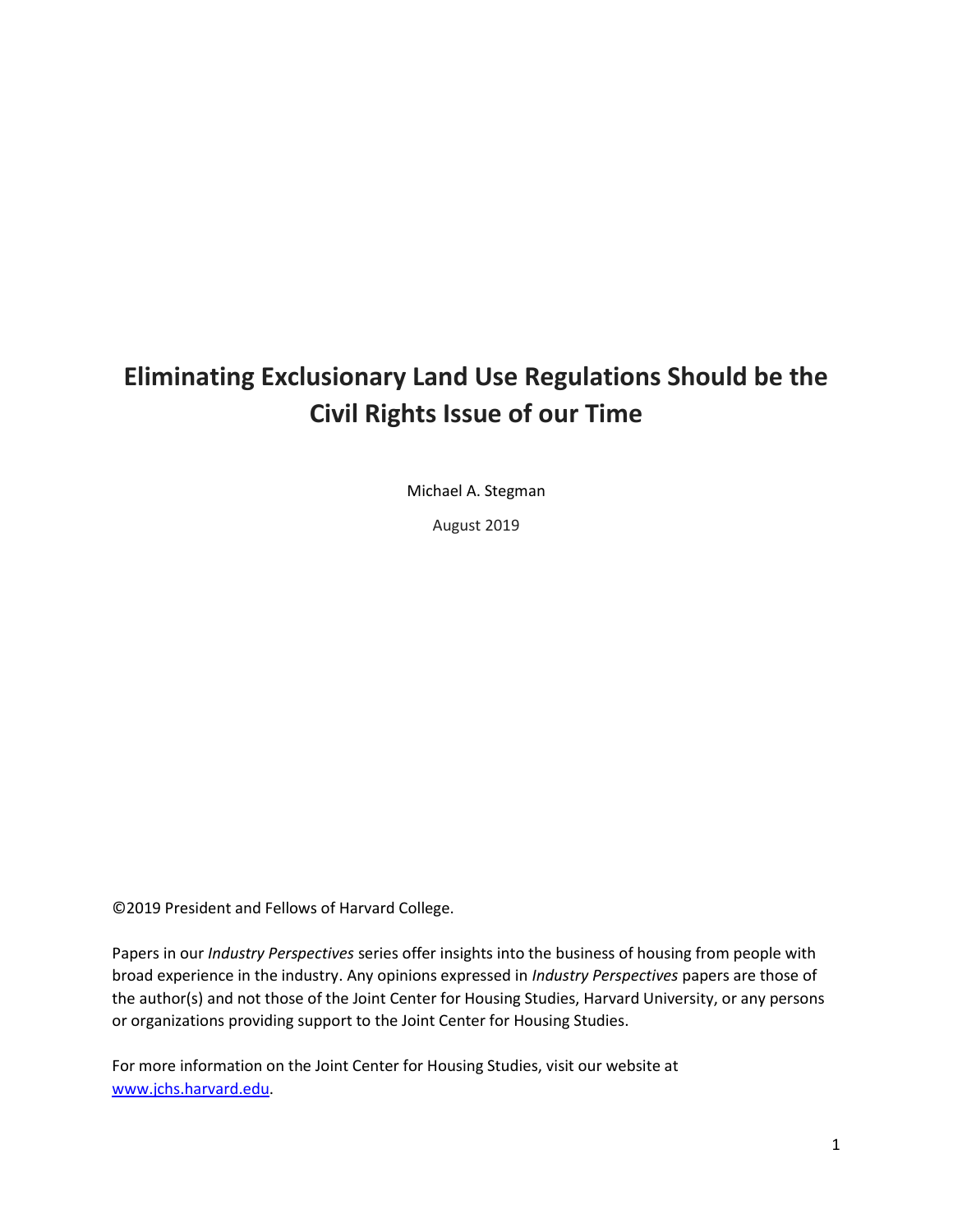#### **Introduction**

Like cicada swarms, presidential commissions and federal initiatives to eliminate local barriers to housing development have a certain temporal cadence. By my accounting, there have been at least five such efforts over the past fifty years put in motion by both Democratic and Republican administrations (see Table 1). Though their respective contexts may vary according to the political economy of the time, their centers of gravity are strikingly similar. Each is based on the proposition that unnecessary land use regulations drive up production costs and drive down housing supply, especially for starter homes and affordable apartments.<sup>1</sup> Generally, regulatory barriers include such things as "land use restrictions that make developable land much more costly than it is inherently, zoning restrictions, off-street parking requirements, arbitrary or antiquated preservation regulations, residential conversion restrictions, and unnecessarily slow permitting processes" (see Table 2).<sup>2</sup>

The latest entry in the barrier removal sweepstakes is President Trump's White House Council on Eliminating Regulatory Barriers to Affordable Housing, created by executive order in June 2019.<sup>3</sup> Chaired by US Department of Housing and Urban Development (HUD) Secretary Ben Carson, the council has twelve months to "identify practices and strategies that most successfully reduce and remove burdensome Federal, State, local, and tribal laws, regulations, and administrative practices that artificially raise the costs of housing development, while highlighting actors that successfully implement such practices and strategies." The second part of the charge is more prescriptive: "Recommend federal, state, local and tribal actions and policies that would reduce and streamline statutory, regulatory, and administrative burdens at all levels of government that inhibit the development of affordable housing, and encourage these governments to reduce regulatory barriers to the development of affordable housing." 4

Though the outcomes of the Carson Council should not be prejudged, it is worth noting that previous federal efforts to address regulatory barriers have resulted in more talk than action, in failed modest spending measures, and in dead-end legislative proposals. Lack of success is reflected in a couple of data points. First, the quantity of state-level regulatory barriers, according to one measure,

 $\overline{\phantom{a}}$ 

<sup>&</sup>lt;sup>1</sup> For two of the five, the Douglas Commission and the Kaiser Commission, dealing with regulatory barriers to housing development received less emphasis than proposing new affordable housing production policies and programs.

<sup>2</sup> The White House, "Housing Development Toolkit," Washington, D.C., September 2016, [https://www.whitehouse.gov/sites/whitehouse.gov/files/images/Housing\\_Development\\_Toolkit%20f.2.pdf.](https://www.whitehouse.gov/sites/whitehouse.gov/files/images/Housing_Development_Toolkit%20f.2.pdf)

<sup>&</sup>lt;sup>3</sup> "Executive Order Establishing a White House Council on Eliminating Regulatory Barriers to Affordable Housing," June 25, 2019, Sec. 4 (ii) (b), [https://www.whitehouse.gov/presidential-actions/executive-order-establishing](https://www.whitehouse.gov/presidential-actions/executive-order-establishing-white-house-council-eliminating-regulatory-barriers-affordable-housing/)[white-house-council-eliminating-regulatory-barriers-affordable-housing/.](https://www.whitehouse.gov/presidential-actions/executive-order-establishing-white-house-council-eliminating-regulatory-barriers-affordable-housing/)

<sup>4</sup> Ibid.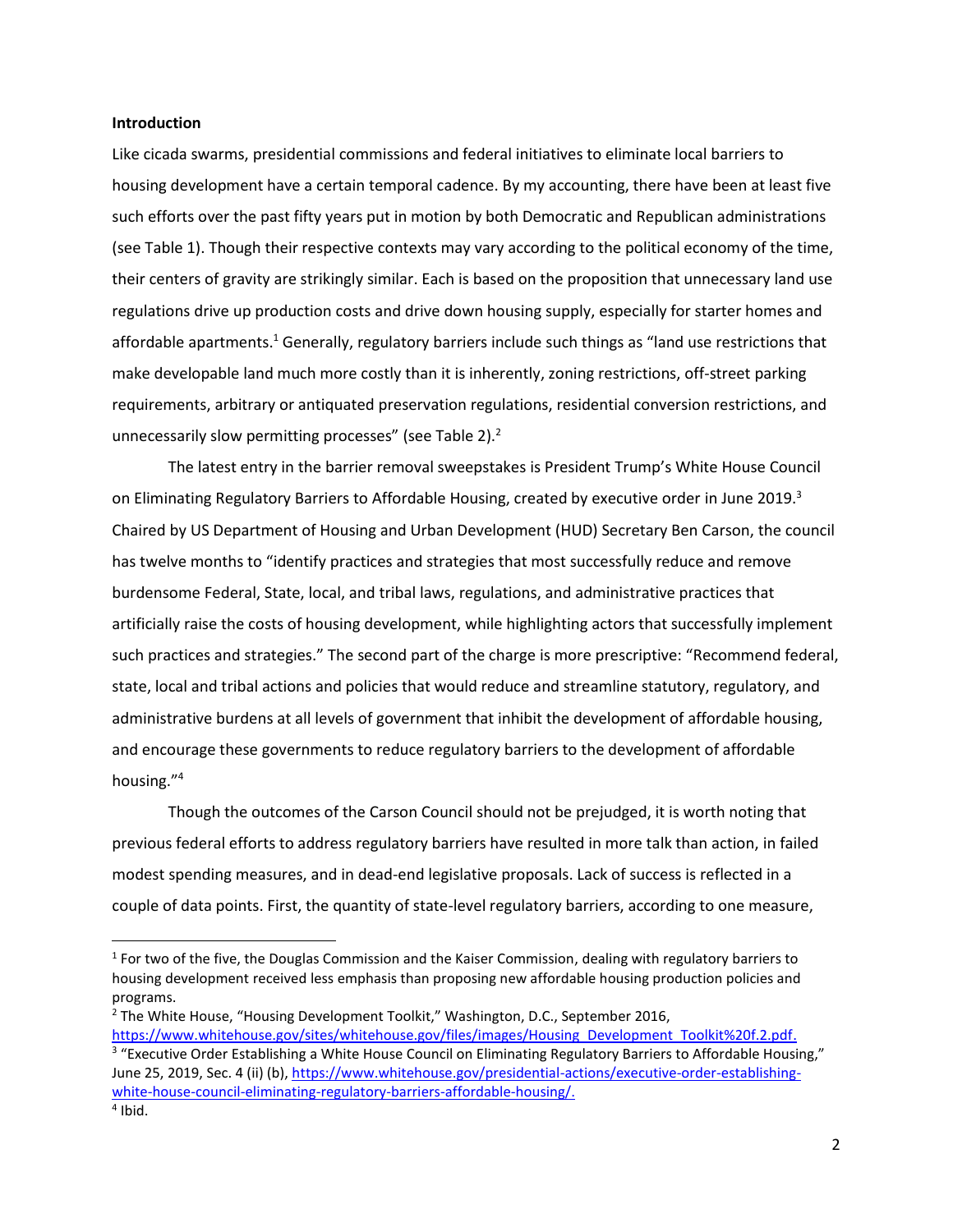increased by nearly half between 1980 and 2010.<sup>5</sup> Second, HUD estimated that the compound effects of 40 years of housing development regulations have added \$850 million to \$2 billion in additional yearly costs to the Housing Choice Voucher program.<sup>6</sup> In my judgment, the ineffectiveness of these previous federal initiatives is in large part due to underestimating the national implications of not addressing the problem, and to policymakers' collective judgment that the political pain associated with these initiatives considerably exceeds the benefits that might flow from the modest policy agendas that have resulted from them.

The impetus for revisiting this issue in my inaugural Joint Center essay is a recent *Wall Street Journal* article on the Trump executive order. The article recalled an Obama administration report that highlighted actions that state and local jurisdictions have taken and could take to promote healthy, responsive, affordable, high-opportunity housing markets; this initiative by the administration was "to little effect," according to the reporter.<sup>7</sup> As a White House senior housing policy advisor at the time, I agree with her assessment. The quiet release of the "Housing Development Toolkit"<sup>8</sup> late in the president's second term is evidence of our failure to convince the White House to make the elimination of exclusionary land use practices a centerpiece of the administration's housing recovery strategy and confirmation of the hypothesis above about political pain. My reflections on how this came about are, if nothing else, cathartic, but recounting the challenging politics of this issue and sharing some of the research and data we developed in the process, might provide insights and help policymakers going forward.

The remainder of this policy brief is in three parts. I start with a case study of our inability to make a sufficiently persuasive case to the Obama White House communications team that exclusionary land use practices, by constraining housing supply and raising prices, not only make housing less affordable but also contribute to growing inequality, and may reduce the rate of economic growth.

 $\overline{\phantom{a}}$ 

<sup>5</sup> Ganong and Shoag use the number of state appellate court cases containing the phrase "land use" (as a fraction of case volumes) as a measure of changes in state-level regulatory barriers, resulting in the change reported in the text. Peter Ganong and Daniel Shoag, "Why Has Regional Convergence in the U.S. Stopped?" HKS Faculty Research Working Paper Series RWP12-028, John F. Kennedy School of Government, 2012.

<sup>&</sup>lt;sup>6</sup> For recipients of HUD rental assistance, HUD bears the full burden of rising costs, paying the difference between 30 percent of a tenant's income and the fair market rent for that metropolitan area. According to HUD analysis, the housing stock increased by roughly 67 percent over the past four decades. Based on CEA and HUD analysis, an additional 10 percent increase in housing stock in response to a rise in housing demand would have led to a \$1.97 billion per decade lower HUD rental assistance budget in a low regulatory environment (1 standard deviation below) compared to the average regulatory environment.

<sup>7</sup> Laura Kusisto, "Trump Administration to Take on Local Housing Barriers," *Wall Street Journal*, June 25, 2019, [https://www.wsj.com/articles/trump-administration-to-take-on-local-housing-barriers-](https://www.wsj.com/articles/trump-administration-to-take-on-local-housing-barriers-11561483527?mod=searchresults&page=1&pos=2)[11561483527?mod=searchresults&page=1&pos=2.](https://www.wsj.com/articles/trump-administration-to-take-on-local-housing-barriers-11561483527?mod=searchresults&page=1&pos=2)

<sup>8</sup> The White House, "Housing Development Toolkit."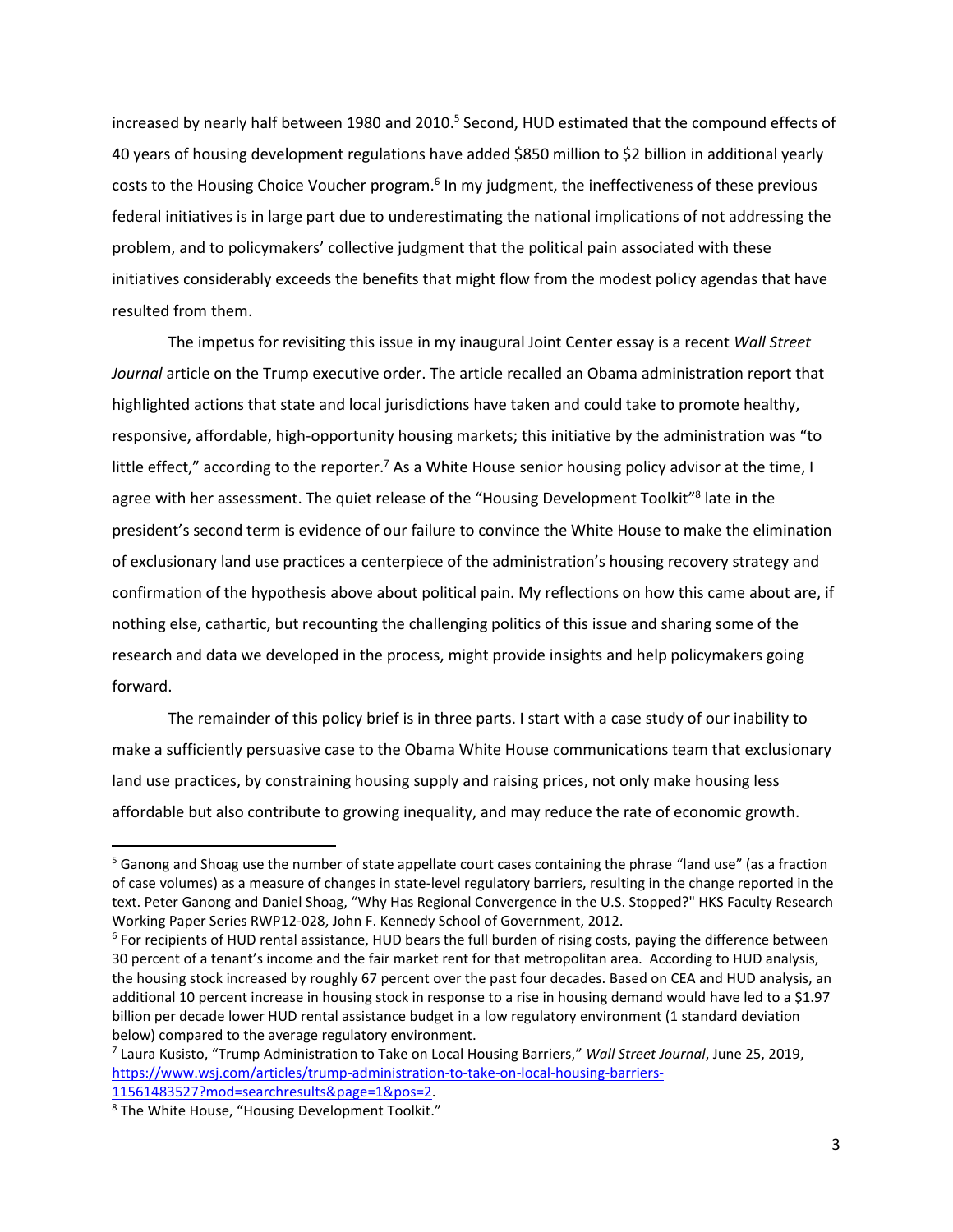While these are my personal reflections only, the case study relies on a variety of internal staff work, research and data collected by a staff of talented members of the White House Domestic Policy Council (DPC) and others with whom I worked who were committed to elevating this issue. Next, I note that, in addition to the Carson Council, the housing platforms of several Democratic presidential primary candidates include proposals to address exclusionary land use practices, but none with a potential to change local political dynamics fueling these activities to become a real game-changer. Here I also cite a few isolated but important recent local zoning breakthroughs. I argue in the third part that it is necessary to reconceive how we think about the exclusionary land use issue: we must link the importance of local efforts to increase the elasticity of local housing supplies in response to surges in demand to widening racial economic and wealth disparities and macroeconomic considerations. I conclude by suggesting that eliminating exclusionary zoning and related local laws and regulations is a challenge worthy of mobilizing the extended civil rights community.

#### **The Housing Development Toolkit: If a tree falls in a forest…**

 $\overline{\phantom{a}}$ 

Rather than dropping it in the final months of the president's term, we planned for the White House Development Toolkit to be part of a major presidential event celebrating the ongoing housing recovery (see Table 3 for promising reforms highlighted in the Toolkit). Staff began putting the pieces together for this undertaking over many months, starting with a speech at HUD by Vice President Biden in April 2015 in which he addressed administration plans for closing the growing housing affordability gap. It was here that the vice president previewed, among other initiatives, the administration's plan for a new local housing policy grant program "that could help with reforming local zoning and density requirements."<sup>9</sup> What the vice president did not point out was that this modest \$300 million competitive grant program was funded on the mandatory side of the president's fiscal year 2016 spending plan. This type of budget gimmickry was a dead giveaway of how low the program stood on the president's agenda.<sup>10</sup>

Jason Furman, chair of the president's Council of Economic Advisors (CEA), provided the rationale for tackling the issue in a November 2015 speech: he described how restrictive land use practices raise the cost of housing, limit access to opportunity for low-income families, reduce economic

<sup>9</sup> Christine Serlin, "HUD Event Addresses Affordability Crisis," *Affordable Housing Finance*, April 7, 2015 [https://www.housingfinance.com/policy-legislation/hud-event-addresses-affordability-crisis\\_o.](https://www.housingfinance.com/policy-legislation/hud-event-addresses-affordability-crisis_o)

<sup>&</sup>lt;sup>10</sup> Mandatory spending programs like this one would not count against congressionally imposed tight domestic discretionary spending caps, which are reserved for higher administration priorities. Recognizing their low priority, Congress rarely approves mandatory spending proposals like this one that have all of the attributes of a domestic discretionary spending program.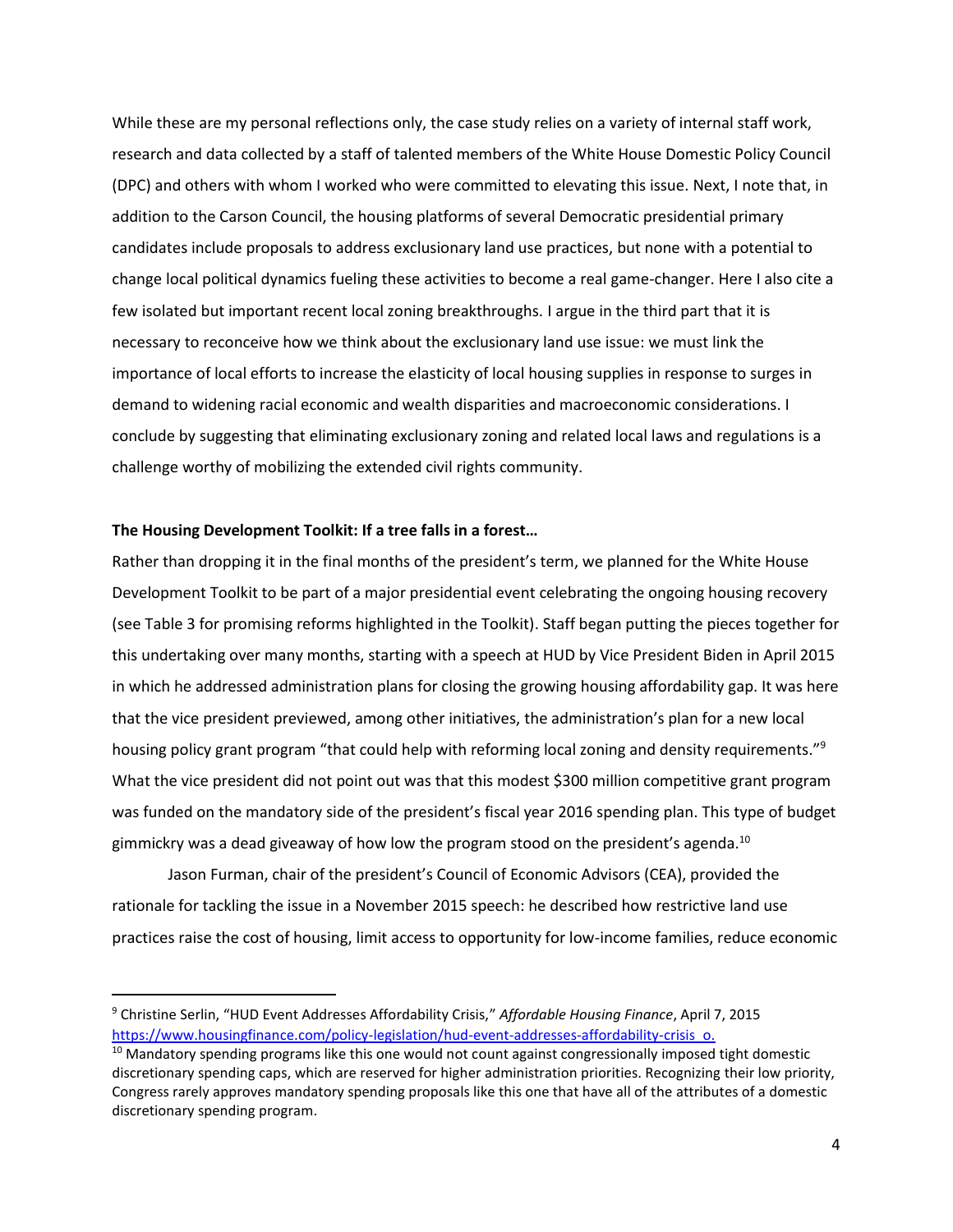growth, and widen economic inequality. $11$ 

 $\overline{\phantom{a}}$ 

Zoning can reinforce divergence across labor markets by impeding market forces that would otherwise help reduce income inequality and boost productivity. High-productivity cities like Boston and San Francisco—have higher-income jobs relative to low-productivity cities. Normally, these higher wages would encourage workers to move to these high-productivity cities—a dynamic that brings more resources to productive areas of the country, allows workers in low-productivity areas to earn more, improves job matches and competes away any above-market wages (another type of economic rents) in the high-productivity cities. But when zoning restricts the supply of housing and renders housing more expensive—even relative to the higher wages in the high productivity cities—then workers are less able to move, particularly those who are low income to begin with and who would benefit most from moving. As a result, existing income inequality across cities remains entrenched and may even be exacerbated, while productivity does not grow as fast it normally would. This last result—from a paper out this past year by Chang-Tai Hsieh and Enrico Moretti—frames excessively restrictive zoning policies as hindrances to productivity growth.

Building further toward a presidential event to highlight the housing resurgence, White House Domestic Policy Council staff saw an opportunity to leverage the president's presence at two upcoming winter meetings of the US Conference of Mayors (USCOM) and the National Governors Association (NGA). Since removal of exclusionary land use practices is most politically primed for state and local action, we wanted to include in the president's remarks the negative impacts of excessive regulation and highlight examples where successful local strategies were working to enhance the housing recovery, and then challenge the chief executives to take on the charge.

In anticipation of the upcoming mayors meeting, DPC staff drafted illustrative speech materials that the president's speechwriters could adapt for incorporation into his prepared remarks to the mayors. Here is an example:

In many of our most productive regions—where companies are flocking to do business—it's harder for them to find workers because it's so hard for those workers to find affordable housing. And it's not for lack of developers who are willing to invest, or construction workers wanting to get back to work—it's because some localities haven't gotten around to reforming outdated, decades-old rules on housing development, or have unintentionally piled requirement after requirement that create real barriers to getting new, reasonably priced housing built. When that happens, hardworking families have to drive farther and farther just to find housing they can afford. So we need to see more efforts like that of the Silicon Valley Leadership Group, or the Chicago Commercial Club, who partnered with their local policymakers to ease those barriers—to make sure their employees were able to find housing.

<sup>&</sup>lt;sup>11</sup> Jason Furman, "Barriers to Shared Growth: The Case of Land Use Regulation and Economic Rents," The Urban Institute, November 2015,

[https://obamawhitehouse.archives.gov/sites/default/files/page/files/20151120\\_barriers\\_shared\\_growth\\_land\\_us](https://obamawhitehouse.archives.gov/sites/default/files/page/files/20151120_barriers_shared_growth_land_use_regulation_and_economic_rents.pdf)\_ e\_regulation\_and\_economic\_rents.pdf.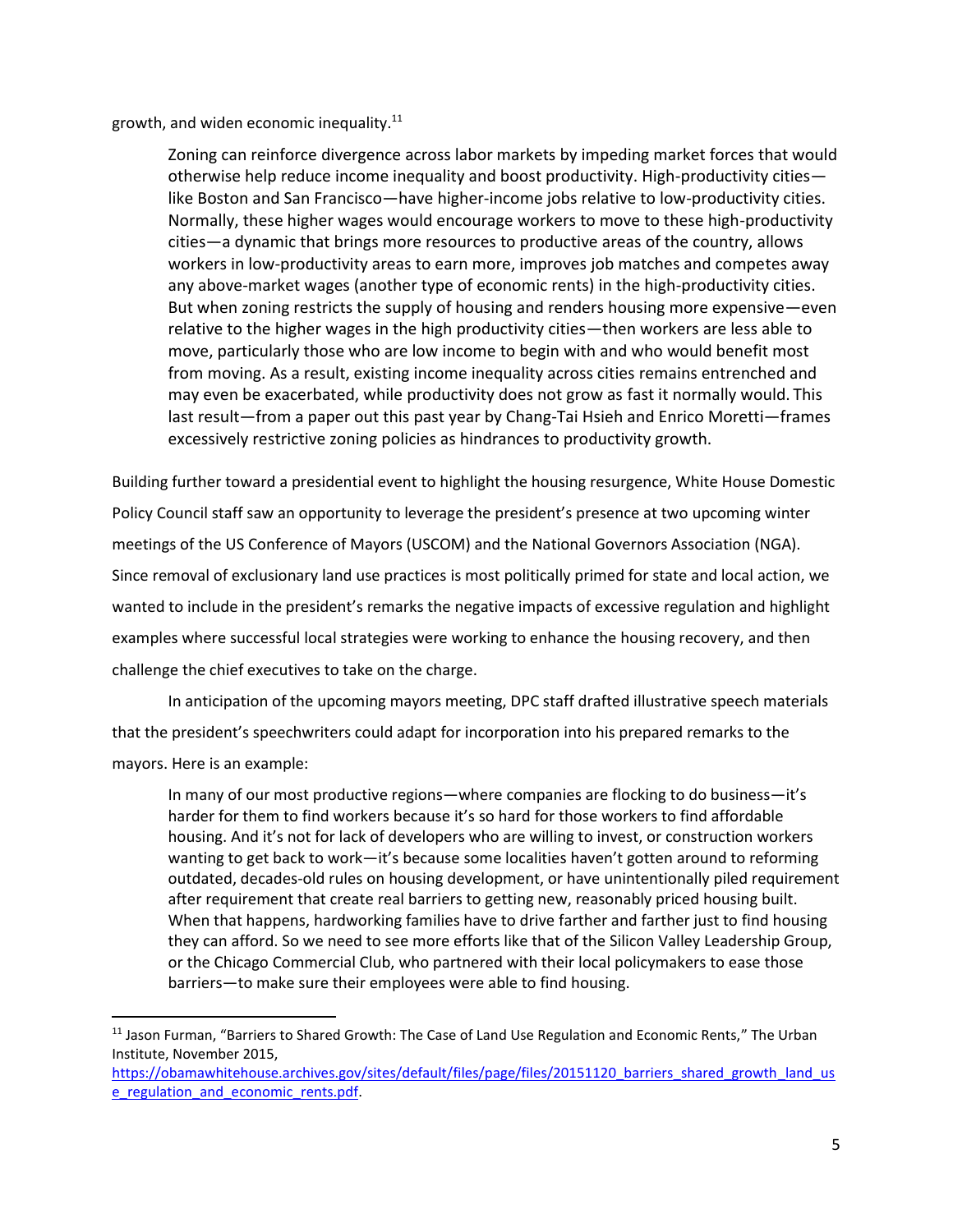Another harbinger of a disappointing outcome was a request we received from the White House communications team asking us to test the ideas reflected in our draft remarks by previewing them with another trade organization of local political officials other than the two whom the president would be meeting. The political advice we received from these local government representatives was blunt and to the point: drop the topic all together. Challenging those elected to do more to modernize their obsolete development regulations would fall on deaf ears, be politically divisive, and make it harder to get the mayors and governors behind the president's more important priorities.

The president's advisors took this advice to heart, as we struck out entirely with the governors meeting and managed to get only a single sentence in the president's remarks to the mayors. In the closing section of his remarks, the president reflected on his close working relationship with the mayors:

So we've accomplished a lot together on behalf of the American people. I could not be prouder of the work that we've done together. There's a lot more that I want to get done this last year. I still am pushing hard and we have I think a real opportunity to get criminal justice reform done this year. We have to work together to combat the scourge of opioids and heroin that is spreading through so many of our communities across the country. We still have a lot of work we can do to improve our schools. We can work together to break down rules that stand in the way of building new housing and that keep families from moving to growing, dynamic cities [emphasis added]. <sup>12</sup>

With a presidential event not happening, the Development Toolkit sat there all dressed up with nowhere to go, and the Communications staff finally released it eight months later as a standalone product with little fanfare. While the Development Toolkit remains an important albeit underutilized affordable housing resource, the research that stands behind it is, perhaps, even more important than the report itself. Given that the Trump executive order shares our view that regulatory barriers widen the affordability gap and reduce economic growth, and directs the Carson Council to quantify those effects,<sup>13</sup> the following research and data highlights compiled by our DPC staff might be useful to that effort.

 $12$  "Remarks by the President at U.S. Conference of Mayors," The White House, January 21, 2016,

[https://obamawhitehouse.archives.gov/the-press-office/2016/01/21/remarks-president-us-conference-mayors.](https://obamawhitehouse.archives.gov/the-press-office/2016/01/21/remarks-president-us-conference-mayors) <sup>13</sup> Executive Order Establishing a White House Council on Eliminating Regulatory Barriers to Affordable Housing, June 25, 2019, Sec. 4 (ii) (b), [https://www.whitehouse.gov/presidential-actions/executive-order-establishing](https://www.whitehouse.gov/presidential-actions/executive-order-establishing-white-house-council-eliminating-regulatory-barriers-affordable-housing/)[white-house-council-eliminating-regulatory-barriers-affordable-housing/.](https://www.whitehouse.gov/presidential-actions/executive-order-establishing-white-house-council-eliminating-regulatory-barriers-affordable-housing/)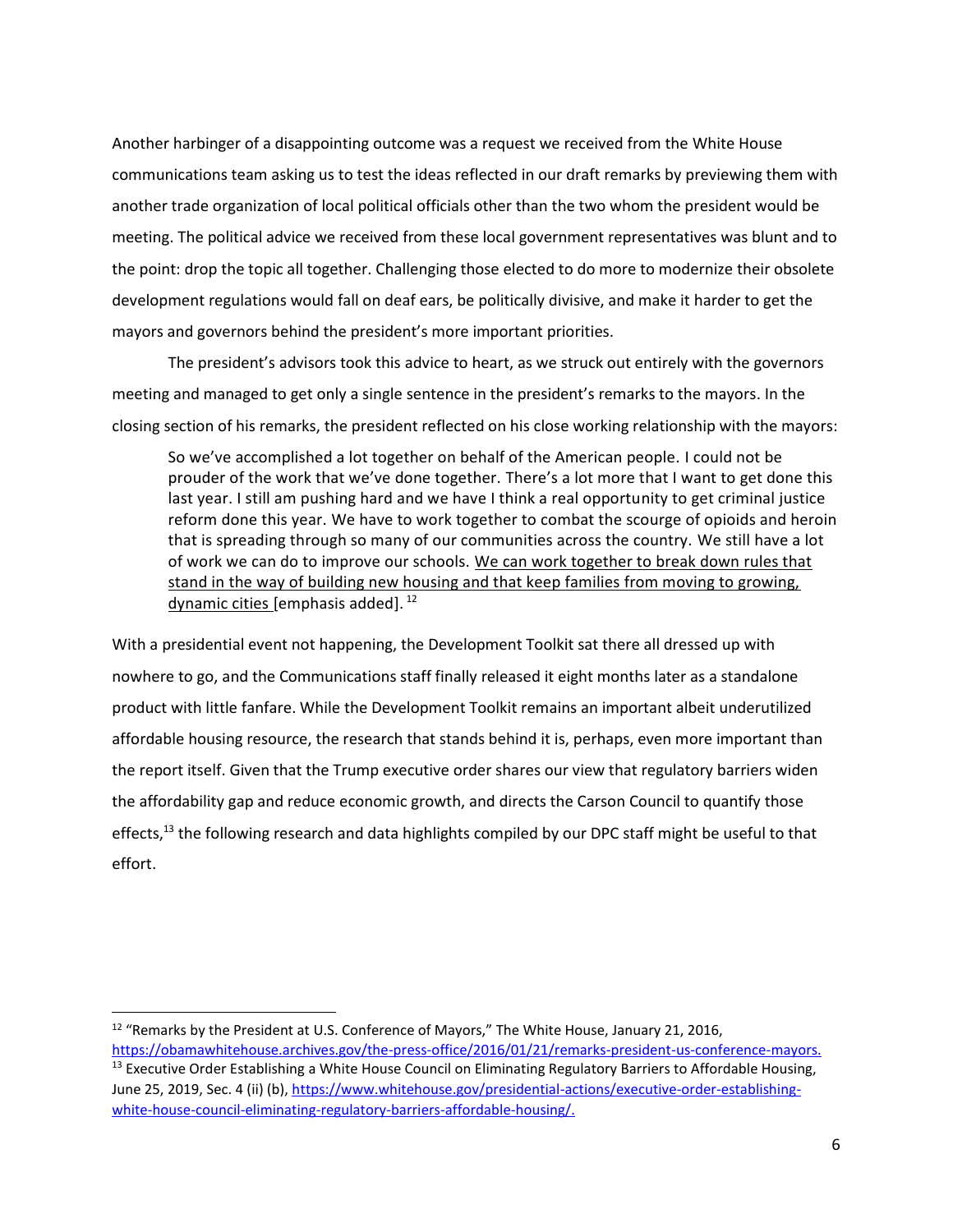### What the Data Show

## *Barriers raise housing prices*

- Glaeser and Ward find that each additional acre in minimum lot size decreases new construction by roughly 40 percent and increases housing prices by roughly 10 percent.<sup>14</sup>
- Gyourko and Molloy estimate that excessive zoning has pushed real house prices 56 percent above real construction costs.<sup>15</sup>
- Glaeser, Gyourko, and Saks examine 60 Metropolitan Statistical Areas (MSAs) and find that housing prices rise more in regulated areas in response to local demand shocks, like an increase in jobs. 16
- Ihlanfeldt examines more than 100 cities in Florida, concluding that each additional restrictive land use measure raises house prices by 3 percent. $17$
- Zabel and Paterson use data on 53 critical habitat designations introduced in California between 1979 and 2004, finding that housing prices increased by approximately 10 percent when critical habitat designations were put in place.<sup>18</sup>

## *Barriers reduce and delay housing development*

 $\overline{a}$ 

• Gyourko, Saiz, and Summers find that in the most heavily regulated communities, delays for development approval average ten and a half months – nearly a year – compared to just over three months in lightly regulated communities.<sup>19</sup> Moving from the 25<sup>th</sup> to 75<sup>th</sup> percentile in a regulatory index measure leads to a 20 percent reduction in supply elasticity.<sup>20</sup>

<sup>&</sup>lt;sup>14</sup> Edward L. Glaeser and Bryce A. Ward, "The Causes and Consequences of Land Use Regulation: Evidence from Greater Boston," *Journal of Urban Economics* 65 (2009): 265-78.

<sup>15</sup> Joseph Gyourko and Raven Molloy, "Regulation and Housing Supply," in Gilles Duranton, J. Vernon Henderson, and William C. Strange, eds., *Handbook of Regional and Urban Economics*, Vol. 5B (Amsterdam, San Diego, and Oxford: Elsevier Science, 2015), 1289-1338.

<sup>16</sup> Edward L. Glaeser, Joseph Gyourko, and Raven Saks, "Why Have Housing Prices Gone Up?" *American Economic Review* 95, no. 2 (2005): 329-33.

<sup>17</sup> Keith Ihlanfeldt, "The Effect of Land Use Regulation on Housing and Land Prices," *Jo[urnal of Urban Economics](https://www.sciencedirect.com/science/journal/00941190)* 61, no. 3 (May 2007).

<sup>&</sup>lt;sup>18</sup> Jeffery E. Zabel and Robert Paterson, "The Effects of Critical Habitat Designation on Housing Supply: An Analysis of California Housing Construction Activity," *Journal of Regional Science* 46, no. 1 (February 2006).

<sup>&</sup>lt;sup>19</sup> Using data from a survey of over 2,000 jurisdictions, Gyourko, Saiz, and Summers provide a snapshot of the regulatory and political process of residential housing development. Joseph Gyourko, Albert Saiz, and Anita Summers, "A New Measure of the Local Regulatory Environment for Housing Markets: The Wharton Residential Land Use Regulatory Index," *Urban Studies* 45, no. 3 (2008).

<sup>&</sup>lt;sup>20</sup> Saiz estimates national housing price elasticity to be 1.75. Moving from 25<sup>th</sup> to 75<sup>th</sup> percentile in the regulatory index measure for a city of one million inhabitants with average land availability leads to a 20 percent reduction in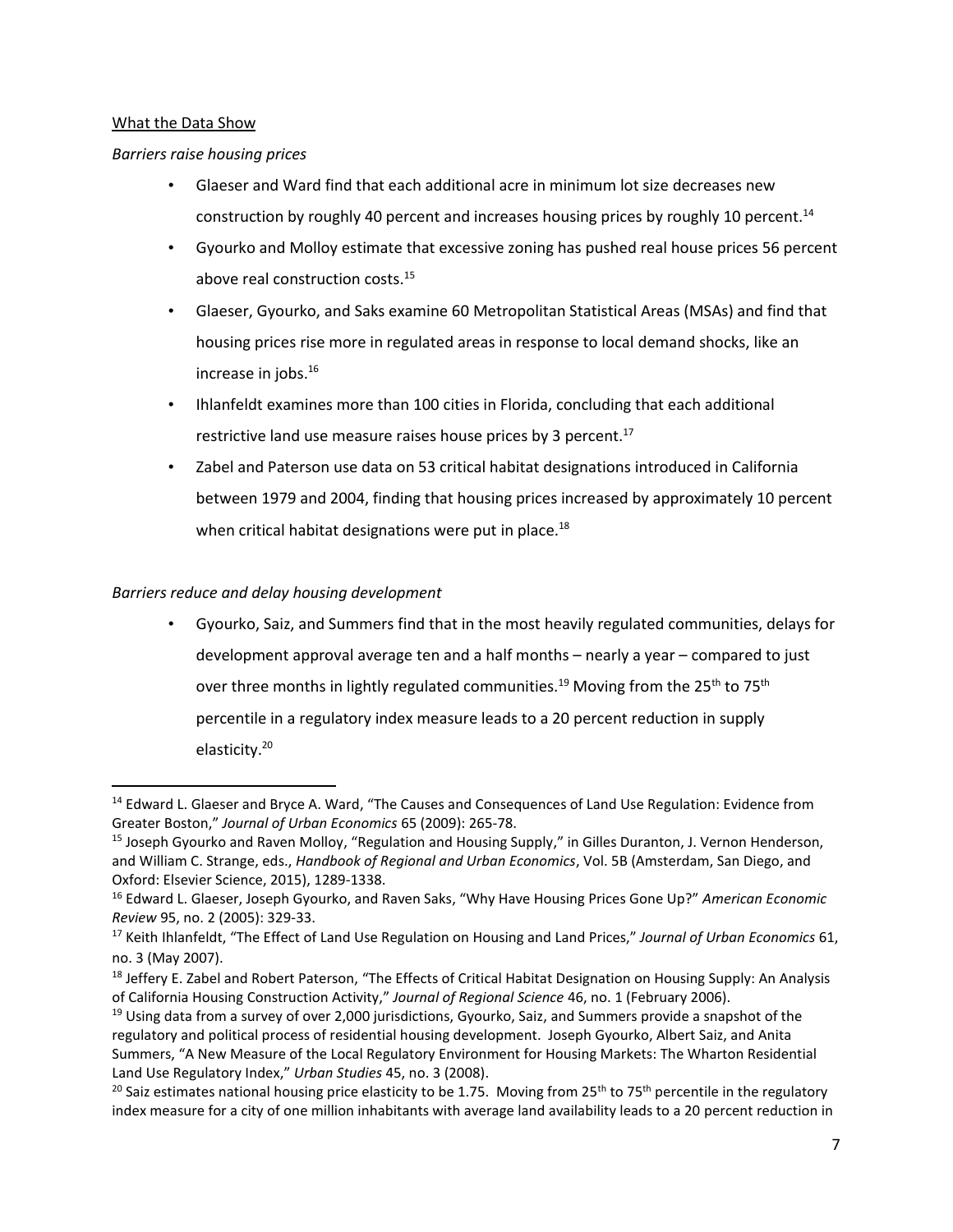- Mayer and Somerville use quarterly data on housing starts and prices for 44 MSAs and find that one standard deviation increase in regulation leads to a 45 percent lower steady-state level of housing starts and 20 percent lower housing elasticities.<sup>21</sup>
- Quigley and Raphael examine 407 cities in California from 1990-2000 and find that housing price elasticity is .36 for regulated cities (those with at least 2 growth control measures) and essentially zero for unregulated cities.<sup>22</sup>

## *Regulatory barriers increase income inequality, and reduce economic growth*

- Ganong and Shoag demonstrate that increases in housing regulation among the highestwage states over the last 30 years have dramatically reduced population growth in highwage regions, causing income convergence across states to stop for the first time in 100 years, and contributing to growing income inequality nationwide. $^{23}$
- Saks estimates that restrictive land use regulations reduce employment by restricting migration. While the body of research in the field is not large, a signature study finds that the long-run impact of a 1 percent [labor] demand shock in a highly constrained [housing] market results in a 0.9 percent increase in employment, which is 0.1 percent lower than the increase found in less constrained areas. Translating this reduced elasticity to commonly understood terms, by reducing migration, highly restrictive land use regulations are associated with as much as a 10 percent reduction in employment.<sup>24</sup>
- Hsieh and Moretti suggest that constraints to housing supply may have lowered aggregate US growth by 36 percent from 1964 to 2009; and researchers at the University of

supply elasticity, from 1.75 to 1.38. Albert Saiz, "The Geographic Determinants of Housing Supply," *Quarterly Journal of Economics* 125, no. 3 (August 2010).

<sup>&</sup>lt;sup>21</sup> Christopher J. Mayer and C. Tsuriel Somerville, "Land Use Regulation and New Construction," Columbia Business School[, https://www0.gsb.columbia.edu/mygsb/faculty/research/pubfiles/519/519.pdf.](https://www0.gsb.columbia.edu/mygsb/faculty/research/pubfiles/519/519.pdf)

<sup>22</sup> John M. Quigley and Steven Raphael, "Regulation and the High Cost of Housing in California," *American Economic Review* 95, no. 2 (2005).

<sup>&</sup>lt;sup>23</sup> "Over the past fifty years, differences in incomes across states have been increasingly capitalized into housing prices. Coincident with this increase, we show that (1) the returns to living in productive places net of housing costs have fallen dramatically for low-skilled workers but have remained large for high-skilled workers, (2) highskilled workers continue to move to areas with high nominal income, and (3) low-skilled workers are now moving to areas with low nominal income but high income net of housing costs." Peter Ganong and Daniel Shoag, "Why Has Regional Income Convergence in the U.S. Declined?" July 2012, [https://journalistsresource.org/wp](https://journalistsresource.org/wp-content/uploads/2013/02/Ganong_Shoag.pdf)[content/uploads/2013/02/Ganong\\_Shoag.pdf.](https://journalistsresource.org/wp-content/uploads/2013/02/Ganong_Shoag.pdf)

<sup>&</sup>lt;sup>24</sup> Raven Saks, "Job Creation and Housing Construction: Constraints on Metropolitan Area Employment Growth," *Journal of Urban Economics* 64 (2008).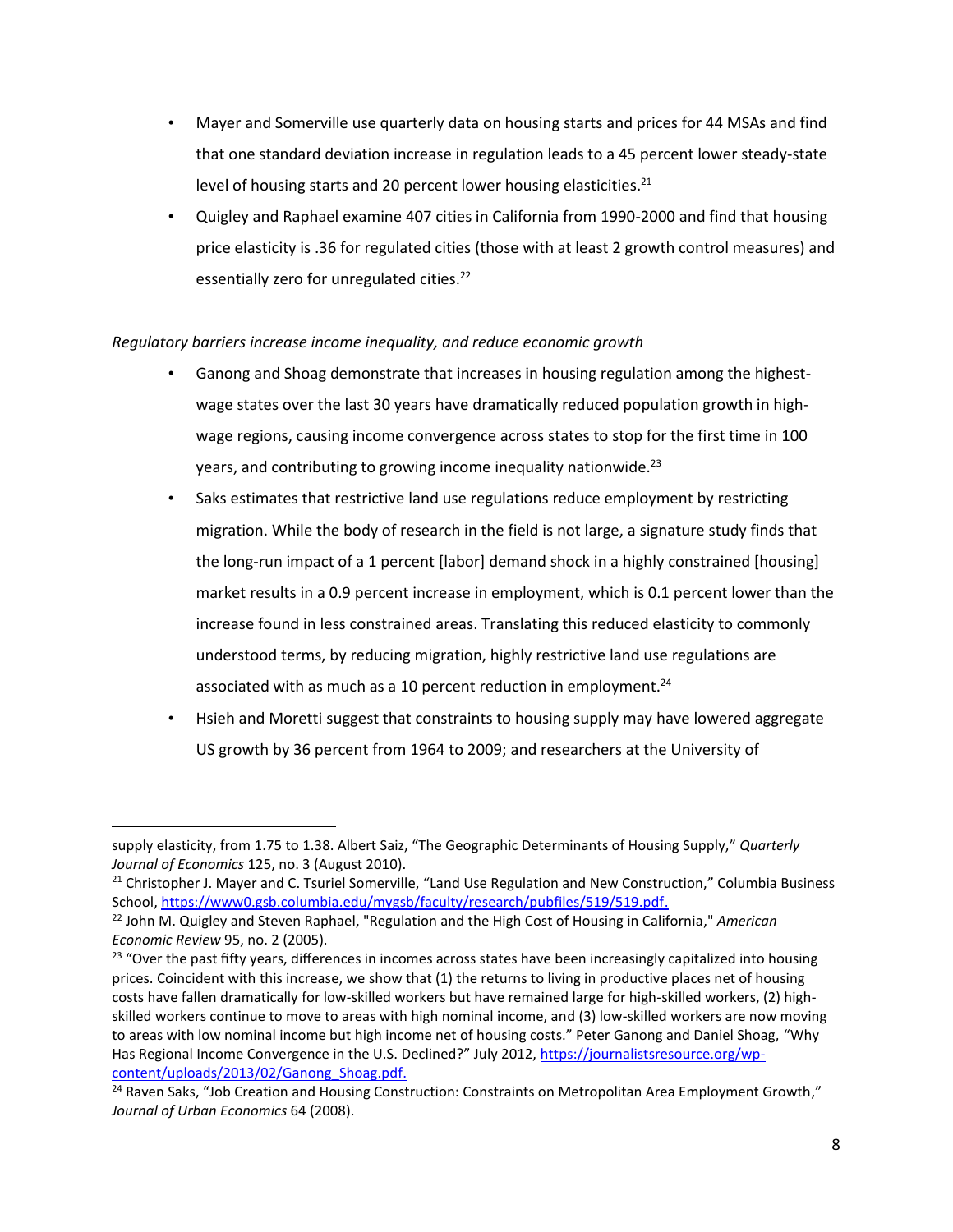Pennsylvania Wharton School and the Federal Reserve have recently provided new evidence that local regulations are reducing economic efficiency.<sup>25,</sup>

- Six of the 9 most productive metro areas over 1 million in population have moderately or highly regulated residential development climates, as shown by HUD analysis of BEA and Wharton Residential Land Use Regulation Index (WRLURI). Productivity is measured by real GDP per capita and "moderately or highly regulated" is defined as a mean metro WRLURI of 0.5 or above.
- Freddie Mac finds that the fastest growing cities in the United States saw a substantial decline in affordable housing units from 2010 to 2017. With an average population growth of more than 15 percent, the 10 fastest growing metros of the top 50 metros in the nation saw the number of units affordable to very low-income residents decline by more than a third. The average loss in very low-income affordable units was limited to about half that amount across all metro areas nationwide, where population growth averaged just over 5 percent. 26

#### **Where We Go from Here**

 $\overline{\phantom{a}}$ 

An ideological and political consensus is emerging that exclusionary zoning and related development barriers decrease housing affordability by restricting new supply and raising housing prices, with profoundly important national implications. The prevailing view remains that the most effective policy levers for addressing this problem reside in the hands of governors, mayors, and other local officials, and to a limited extent, we are seeing evidence that that view is right: "Cities like Chicago, Seattle, Sacramento, and Tacoma and states like Massachusetts have begun to foster more affordable housing opportunities by removing restrictions, implementing transit-oriented zoning ordinances, and speeding up permitting and construction processes."<sup>27</sup> In December of last year, Minneapolis passed an ambitious zoning plan aimed at building more affordable housing throughout the city by allowing duplexes and triplexes in areas zoned for single-family. Oregon lawmakers passed a bill in July of this year requiring cities over 25,000 to mimic Minneapolis, allowing duplexes, triplexes, fourplexes and "cottage clusters"

<sup>25</sup>Chang-Tai Hsieh and Enrico Moretti, Housing Constraints and Spatial Misallocation, *American Economic Journal: Macroeconomics 2019,* Available at *<https://doi.org/10.1257/mac.20170388>*; Joseph Gyourko and Raven Molloy, "Regulation and Housing Supply," NBER Working Paper 20536 (October 2014), [http://www.nber.org/papers/w20536.pdf.](http://www.nber.org/papers/w20536.pdf)

<sup>&</sup>lt;sup>26</sup> Freddie Mac, "Rapidly Growing Metros Are Losing Affordable Housing at Alarming Rates," June 26, 2019.

 $27$  The White House, "Housing Development Toolkit."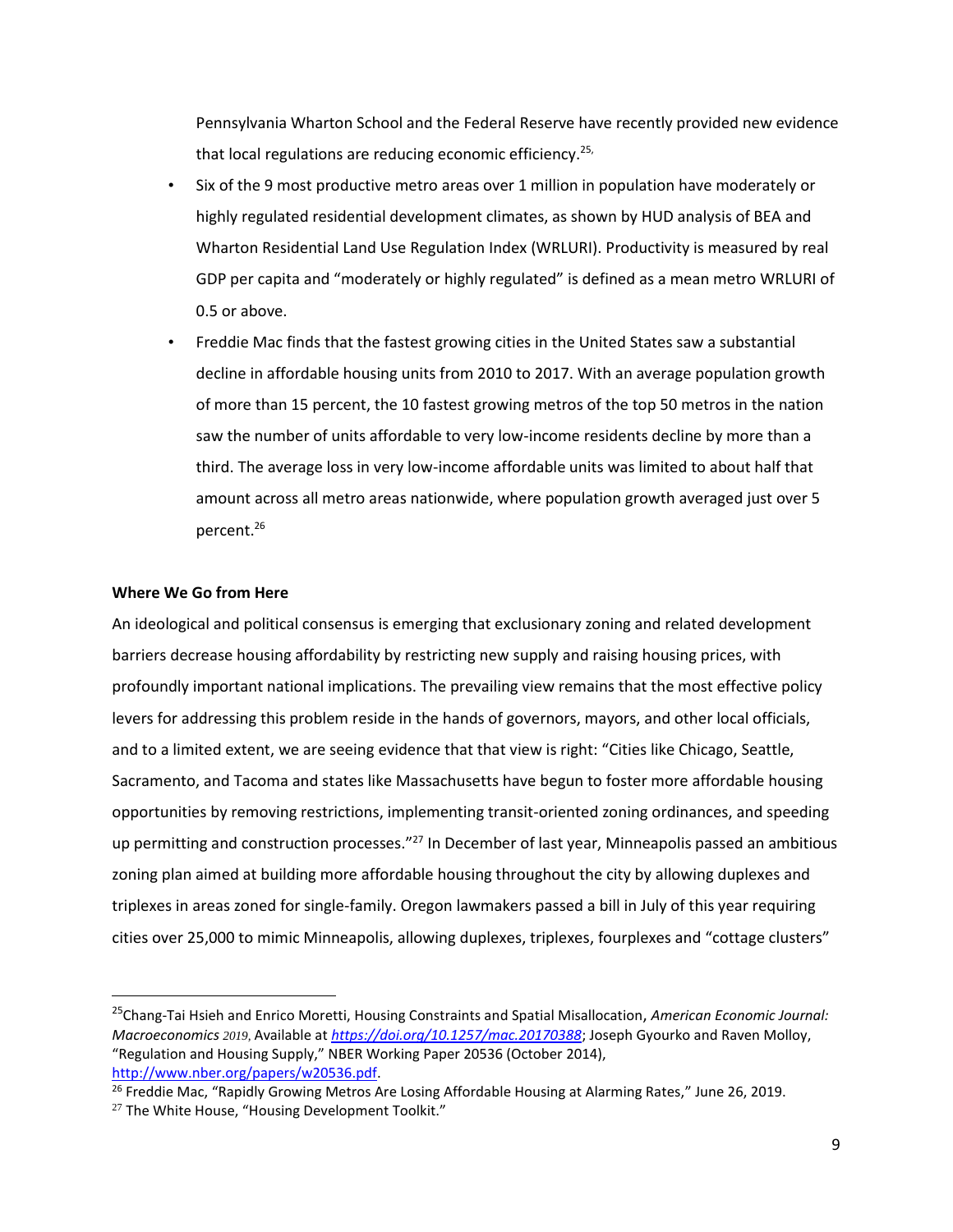in neighborhoods zoned for single-family housing; in cities of least 10,000, duplexes would be allowed in single-family zones.<sup>28</sup> Illustrating that party does not strictly define the fault lines of local development issues, the Democratic California State Senate just rolled over until the 2020 session a measure to allow duplexes to be built in all single-family zones throughout the state, notwithstanding strong support from the Democratic governor.<sup>29</sup>

While this patchwork of local innovations is welcome and important, without a national response, it is hard to see them adding up to the kind of systemic reforms necessary to tackle the problem. To this point, it is a positive to see that several Democratic presidential hopefuls who have assembled ambitious affordable housing supply agendas have complemented them with efforts to lower housing prices by reducing what Glaeser and Gyourko call the "implied zoning tax on new construction."<sup>30</sup> Senator Elizabeth Warren (D-MA) offers up a new \$10 billion incentive-based competitive grant program that would allow states, regions, and localities to fund infrastructure, parks, roads, schools, or other priorities, but they can only compete for these funds if they "reform land-use rules to allow for the construction of affordable housing units and protect tenants from rent spikes and eviction."<sup>31</sup> Providing no new resources, Senator Cory Booker (D-NJ) would condition eligibility for selected discretionary federal transportation grants on localities' adopting inclusionary zoning practices.<sup>32</sup> While incorporating inclusionary land use requirements into HUD's planning and reporting requirements, Booker proposes no new financial penalties for failure to perform.<sup>33</sup> Finally, Julián Castro, former Obama administration HUD Secretary, would create his own presidential commission to develop reforms that promote affordable housing development, including establishing federal guidelines on land use and zoning that "are consistent with efforts to combat segregation in public schools and address practices like red-lining and exclusionary zoning."<sup>34</sup> In what is an otherwise unremarkable proposal,

<sup>&</sup>lt;sup>28</sup> Laura Bliss, "Oregon's Single-Family Zoning Ban Was a 'Long Time Coming,"" CityLab, July 2, 2019, [https://www.citylab.com/equity/2019/07/oregon-single-family-zoning-reform-yimby-affordable-housing/593137/.](https://www.citylab.com/equity/2019/07/oregon-single-family-zoning-reform-yimby-affordable-housing/593137/)

<sup>29</sup> Marisa Kendall, "Gov. Gavin Newsom Talked Big on Housing. How Has He Stacked up So Far?" *Marin Independent Journal*, July 1, 2019, [https://www.marinij.com/2019/07/01/newsom-talked-big-on-housing-how](https://www.marinij.com/2019/07/01/newsom-talked-big-on-housing-how-has-he-stacked-up-so-far/)[has-he-stacked-up-so-far/.](https://www.marinij.com/2019/07/01/newsom-talked-big-on-housing-how-has-he-stacked-up-so-far/)

<sup>30</sup> Edward L. Glaeser and Joseph Gyourko, "The Impact of Building Restrictions on Housing Affordability," *FRBNY Economic Policy Review* 9, no. 2 (June 2003),

https://www.newyorkfed.org/medialibrary/media/research/epr/03v09n2/0306glae.pdf.

<sup>31</sup> Elizabeth Warren, "My Housing Plan for America," March 16, 2019, [https://medium.com/@teamwarren/my](https://medium.com/@teamwarren/my-housing-plan-for-america-20038e19dc26)[housing-plan-for-america-20038e19dc26.](https://medium.com/@teamwarren/my-housing-plan-for-america-20038e19dc26)

<sup>32</sup> Michael Hobbes, "Finally, A Policy Proposal That Takes The Housing Crisis Seriously," *HuffPost*, June 7, 2019, [https://m.huffpost.com/us/entry/us\\_5cfaa05ee4b04e90f1c8d110/amp.](https://m.huffpost.com/us/entry/us_5cfaa05ee4b04e90f1c8d110/amp)

 $33$  "Housing, Opportunity, Mobility and Equity Act of 2018," S.3342, 115<sup>th</sup> Congress, 2<sup>nd</sup> Session, August 1, 2018. <sup>34</sup> Julián Castro, "People First Housing, Part I," June 17, 2019, [https://www.julianforthefuture.com/news](https://www.julianforthefuture.com/news-events/people-first-housing-part-1/)[events/people-first-housing-part-1/.](https://www.julianforthefuture.com/news-events/people-first-housing-part-1/)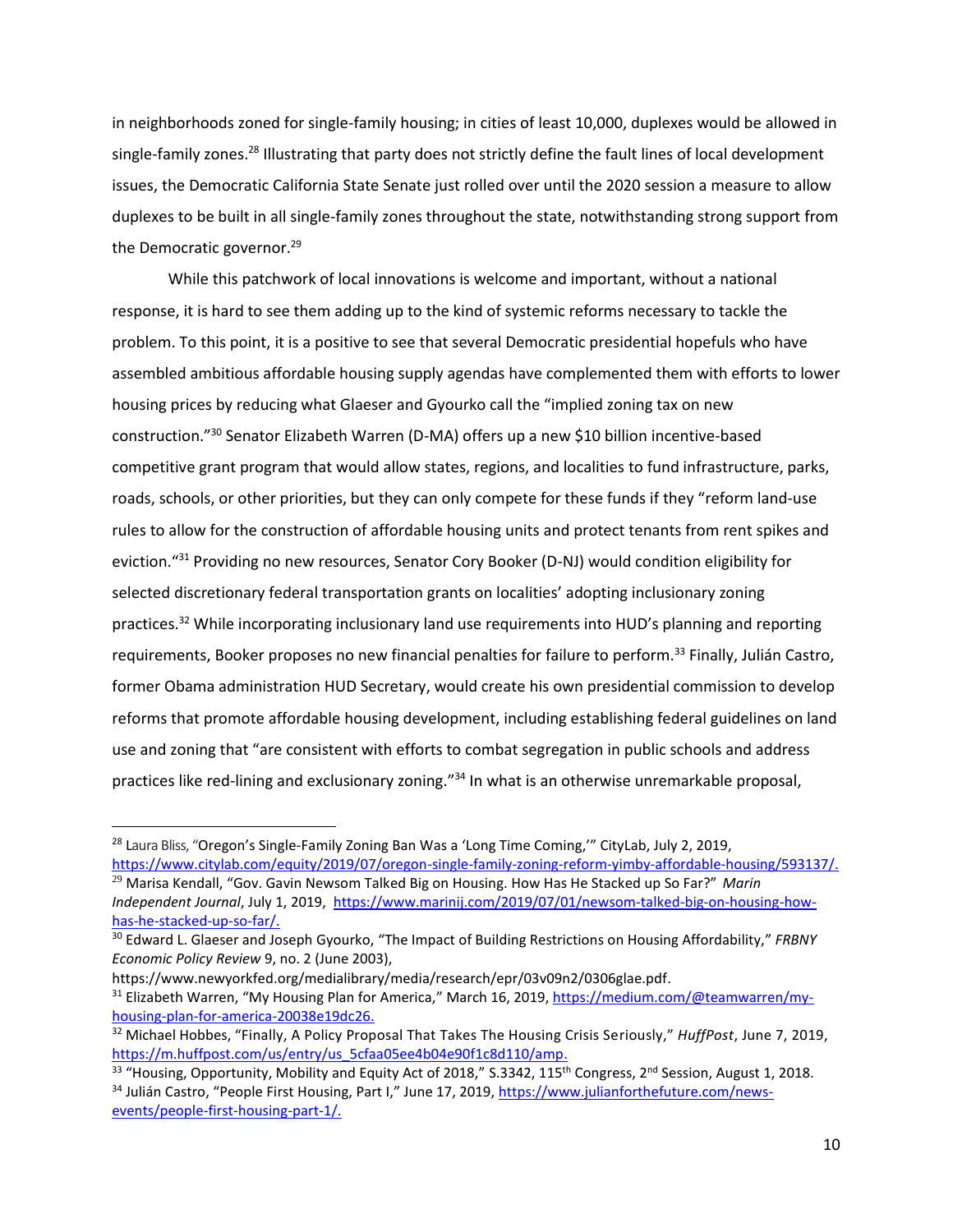Castro's framing of inclusionary housing as a civil rights issue is an important insight that sets the table for a bigger and bolder future policy agenda that is more up to the challenge, which I discuss in the close to this brief.

#### **Final Thoughts**

Rooted in 75 years of local actions, evidence is accumulating that the multiple layers of exclusionary zoning and land use controls are a powerful contributor not just to higher housing costs, but also to declining rates of economic mobility and productivity growth, and to widening disparities in the wealth of white and black Americans. For these reasons, we should make remedying these problems a national civil rights cause. Consistent with Richard Rothstein's argument in *The Color of Law* that we have a "constitutional obligation to remedy de jure segregation in housing,"<sup>35</sup> the Century Foundation's Richard Kahlenberg makes the civil rights case for taking on exclusionary zoning in this way:

Economically discriminatory government zoning practices… exclude low-income and workingclass Americans from entire neighborhoods. This economic segregation in housing is damaging, and perhaps even as insidious as outright racial segregation, because while in effect it still excludes substantial numbers of people of color from good places to live, it does so with the open consent of the law.<sup>36</sup>

Kahlenberg would operationalize Rothstein's constitutional obligation by having Congress pass a federal Economic Fair Housing Act (EFHA).<sup>37</sup> The EFHA would complement the 50-year-old federal Fair Housing Act by curtailing "government zoning policies that discriminate based on economic status."<sup>38</sup> While Kahlenberg does not raise the possibility of federal preemption of economically discriminatory local development laws, a legal analysis by Michael Schill of the Kemp Commission's unfulfilled recommendations does address this issue. He first determines through analysis of case law and precedence the constitutionality of the Kemp Commission's recommendation "that the federal government condition various forms of housing assistance on the adoption by states and localities of barrier removal strategies."<sup>39</sup> A state's failure to do so or to make an inadequate effort would result in, among other things, loss of its ability to issue tax-exempt bonds for housing and of its authority to

<sup>35</sup> Richard Rothstein, *The Color of Law, A Forgotten History of How Our Government Segregated America* (New York: Liveright, 2017).

<sup>&</sup>lt;sup>36</sup> Richard D. Kahlenberg, "An Economic Fair Housing Act," The Century Foundation, August 2017, https://tcf.org/content/report/economic-fair-housing-act/.

 $37$  Ibid.

 $38$  Ibid.

 $39$  Michael H. Schill, "The Federal Role in Reducing Regulatory Barriers to Affordable Housing in the Suburbs," *Journal of Law and Politics* 8 (1992): 703-30.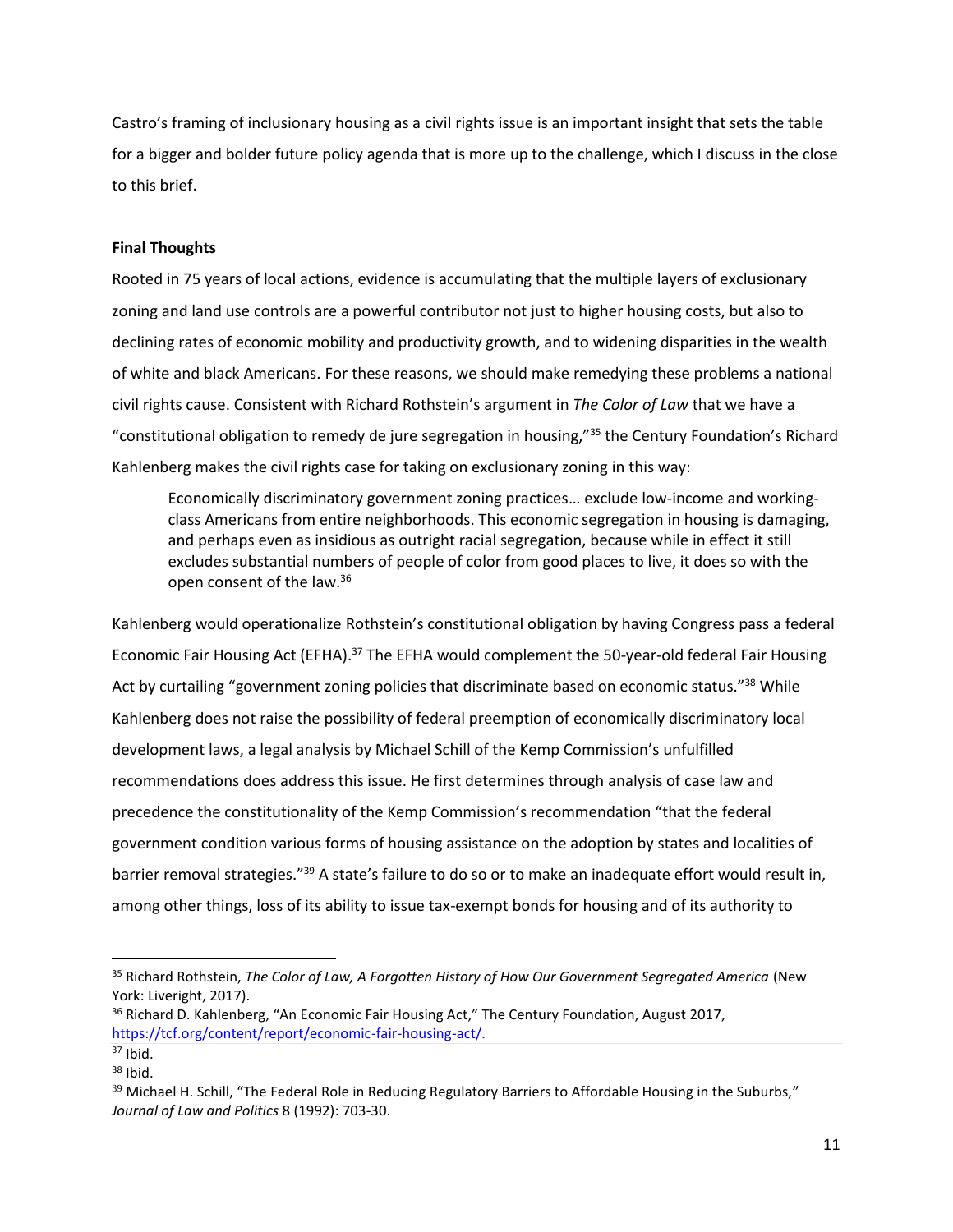allocate housing tax credits.<sup>40</sup> While not endorsing it, Schill points out that preemption is a more direct alternative to conditioning federal grants in aid. Congress, says Schill, "could act directly to eliminate restrictive suburban land use practices by exercising its own constitutional power to regulate commerce." <sup>41</sup> He continues:

States and localities might challenge federal legislation preempting restrictive zoning ordinances on the grounds that (1) land use regulation does not fall within Congress's power to regulate interstate commerce and (2) the states' powers to regulate land use are protected from federal interference by the Tenth Amendment. Neither of these challenges, however, would be likely to succeed.

The Supreme Court has, since the early days of the republic, repeatedly stated that Congress's power to regulate interstate commerce is extremely broad. Nevertheless, prior to the late 1930s, the Court repeatedly struck down federal laws on the ground that they were directed to intrastate rather than interstate concerns. According to the Court, the commerce power was limited to activities that directly affected interstate commerce.

Beginning in the late 1930s, the Court substantially relaxed its standards for determining the reach of the federal commerce power. For example, in *Wickard v. Fillburn* a farmer challenged the power of the federal government to set quotas on the amount of wheat he could harvest. The quotas included wheat that he planned to consume rather than sell. In response to Fillburn's argument that these harvest limitations regulated activities that were local in nature, the Court stated that "even if appellee's activity be local and though it may not be regarded as commerce, it may still, whatever its nature, be reached by Congress if it exerts a substantial economic effect on interstate commerce, and this irrespective of whether such effect is what might at some earlier time have been defined as 'direct' or 'indirect.'" 42

It seems to me that the research summarized earlier on the economic and racial impacts of widespread local exclusionary land use practices strengthens the nexus of those practices and interstate commerce. About one hundred years ago, Kahlenberg explains, "policymakers and individual citizens pursued a number of policies and practices to segregate housing by race and income, including explicit zoning by race, which was replaced by exclusionary zoning by income"—which had its own adverse racial impacts.<sup>43</sup> Recalling this history, the housing and civil rights community should adopt remedying the harms caused by the perpetuation of economically discriminatory land use laws as the civil rights challenge of our time.

 $\overline{\phantom{a}}$ 

 $40$  Ibid.

 $41$  Ibid.

 $42$  Ibid.

<sup>43</sup> Kahlenberg, "An Economic Fair Housing Act."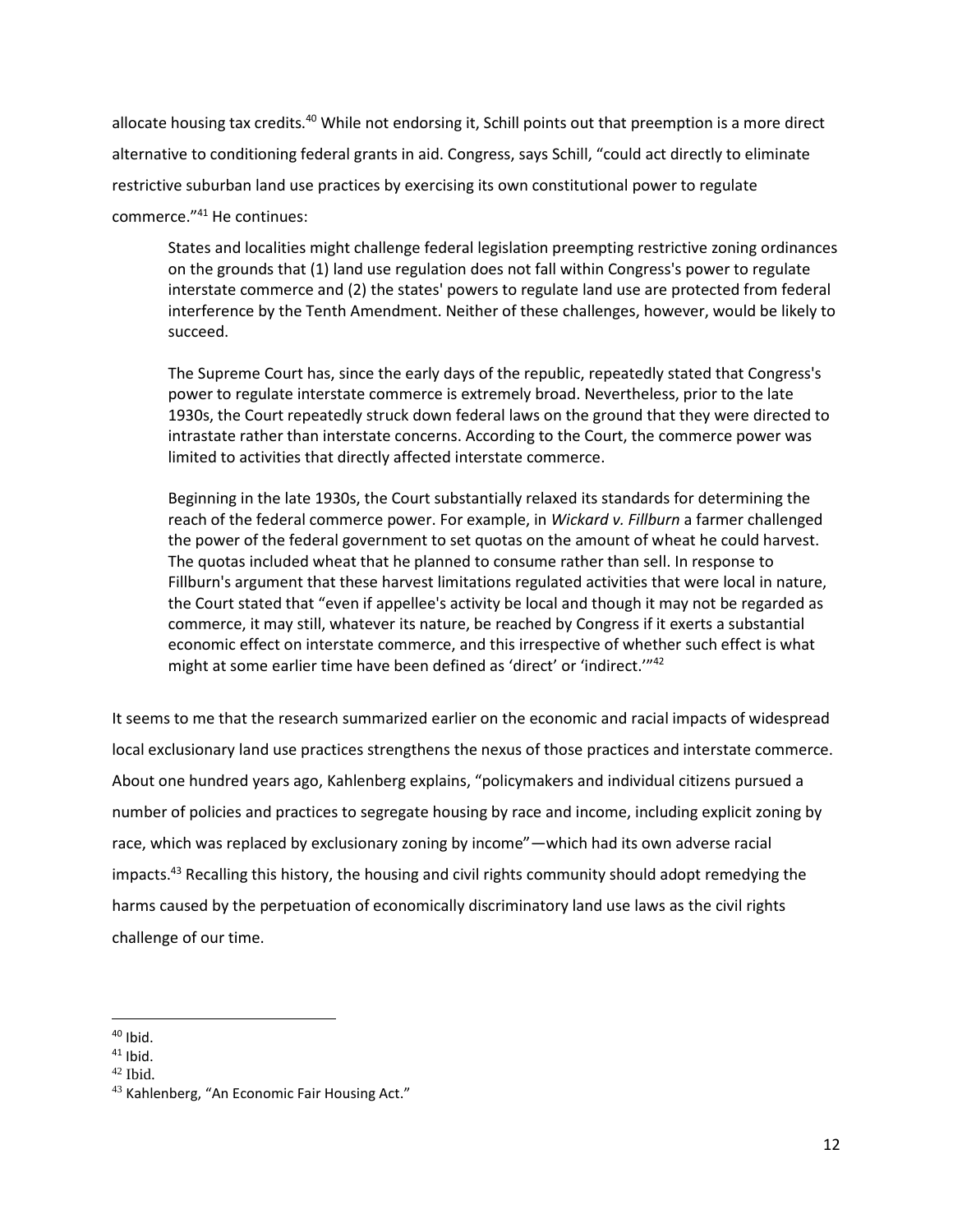|    | (starting with most recent)                                                                                                                                                                                                                                                                                                                                                                                                                                      |                                                                                                                                                                                                                                                   |
|----|------------------------------------------------------------------------------------------------------------------------------------------------------------------------------------------------------------------------------------------------------------------------------------------------------------------------------------------------------------------------------------------------------------------------------------------------------------------|---------------------------------------------------------------------------------------------------------------------------------------------------------------------------------------------------------------------------------------------------|
| 1. | Federal, State, local, and tribal governments impose a<br>multitude of regulatory barriers - laws, regulations,<br>and administrative practices - that hinder the<br>development of housing. These regulatory barriers<br>increase the costs associated with development, and,<br>as a result, drive down the supply of affordable<br>housing. They are the leading factor in the growth of<br>housing prices across metropolitan areas in the United<br>States. | Executive Order Establishing a<br>White House Council on Eliminating<br>Regulatory Barriers to Affordable<br>Housing, June 25, 2019.                                                                                                              |
| 2. | Locally-constructed barriers to new housing<br>development include beneficial environmental<br>protections or well-intentioned permitting processes or<br>historic preservation rules, but also laws plainly<br>designed to exclude multifamily or affordable housing.                                                                                                                                                                                           | The White House, Housing<br>Development Toolkit, September<br>2016                                                                                                                                                                                |
| 3. | The cost of housing is being driven up by an<br>increasingly expensive and time-consuming permit-<br>approval process, by exclusionary zoning, and by well-<br>intentioned laws aimed at protecting the environment<br>and other features of modem-day life. The result is that<br>fewer and fewer young families can afford to buy or<br>rent the home they want.                                                                                               | The Advisory Commission on<br><b>Regulatory Barriers to Affordable</b><br>Housing (The Kemp Commission),<br>"Not In My Back Yard": Removing<br>Barriers to Affordable Housing, July<br>8,1991                                                     |
| 4. | In hearings held across the country, the Commission<br>was told repeatedly that unnecessary regulations at all<br>levels of government have seriously hindered the<br>production of housing, increased its cost, and restricted<br>opportunities for mobility.                                                                                                                                                                                                   | The Report of the President's<br>Commission on Housing, June 16,<br>1981 (commonly referred to as the<br>"Kaiser Commission."                                                                                                                     |
| 5. | Restrictive zoning regulations greatly increase the price<br>of land for housing, with rising land prices "further<br>explaining the squeeze on low-income families seeking<br>decent housing                                                                                                                                                                                                                                                                    | Building the American City: Report<br>of the National Commission on<br>Urban Problems to the Congress<br>and to the President of the United<br>States, H.R. Doc. No. 91-34, at vii,<br>1968 (commonly referred to as the<br>"Douglas Commission." |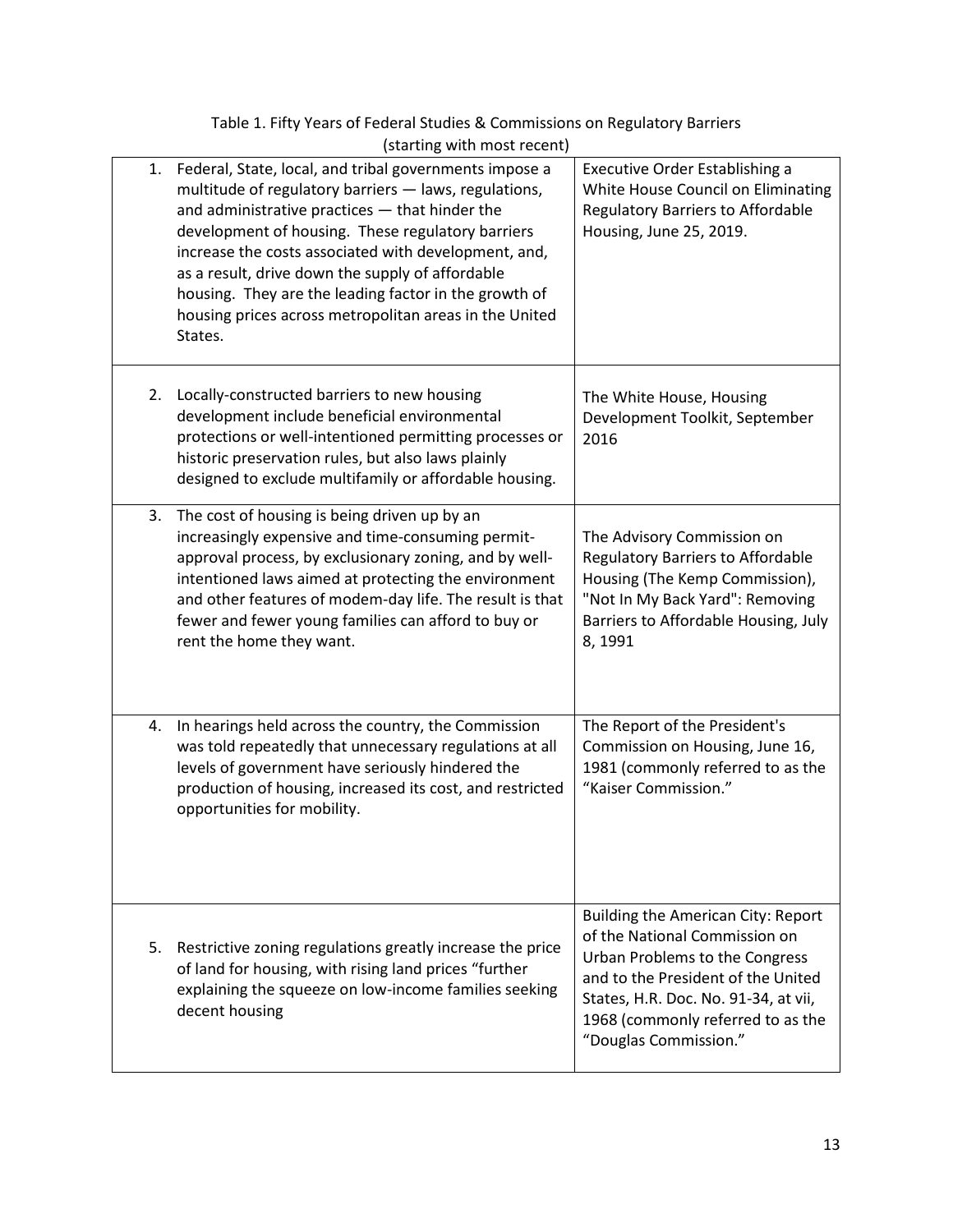|                                                                                                                                                                                   |                                                                                   | Table 2. Targeted Regulatory Barriers                                                                                   |                     |  |  |
|-----------------------------------------------------------------------------------------------------------------------------------------------------------------------------------|-----------------------------------------------------------------------------------|-------------------------------------------------------------------------------------------------------------------------|---------------------|--|--|
|                                                                                                                                                                                   |                                                                                   |                                                                                                                         |                     |  |  |
| Overly restrictive zoning and growth management controls;                                                                                                                         |                                                                                   |                                                                                                                         | Trump/Ben<br>Carson |  |  |
|                                                                                                                                                                                   | rent controls;                                                                    |                                                                                                                         |                     |  |  |
| ٠                                                                                                                                                                                 | Cumbersome building and rehabilitation codes;                                     |                                                                                                                         |                     |  |  |
| ٠                                                                                                                                                                                 | Excessive energy and water efficiency mandates;                                   |                                                                                                                         |                     |  |  |
| ٠                                                                                                                                                                                 |                                                                                   | Unreasonable maximum-density allowances;                                                                                |                     |  |  |
| $\bullet$                                                                                                                                                                         | Historic preservation requirements; overly burdensome wetland or                  |                                                                                                                         |                     |  |  |
|                                                                                                                                                                                   |                                                                                   | environmental regulations;                                                                                              |                     |  |  |
| ٠                                                                                                                                                                                 | Outdated manufactured-housing regulations and restrictions;                       |                                                                                                                         |                     |  |  |
| ٠                                                                                                                                                                                 | Undue parking requirements;                                                       |                                                                                                                         |                     |  |  |
| ٠                                                                                                                                                                                 | Cumbersome and time-consuming permitting and review procedures;                   |                                                                                                                         |                     |  |  |
| $\bullet$                                                                                                                                                                         | Tax policies that discourage investment or reinvestment;                          |                                                                                                                         |                     |  |  |
| $\bullet$                                                                                                                                                                         |                                                                                   | Overly complex labor requirements; and inordinate impact or developer                                                   |                     |  |  |
|                                                                                                                                                                                   | fees.                                                                             |                                                                                                                         |                     |  |  |
| $\bullet$                                                                                                                                                                         |                                                                                   | Excessive off-street/on-site parking requirements;                                                                      | Obama/Domestic      |  |  |
| $\bullet$                                                                                                                                                                         |                                                                                   | Lengthy or complex permitting processes;                                                                                | Policy Council      |  |  |
| ٠                                                                                                                                                                                 | Large minimum lot sizes;                                                          |                                                                                                                         |                     |  |  |
| $\bullet$                                                                                                                                                                         | Outdated, decades-old zoning codes;                                               |                                                                                                                         |                     |  |  |
| $\bullet$                                                                                                                                                                         |                                                                                   | Inflexible or arbitrary historic preservation rules;                                                                    |                     |  |  |
| $\bullet$                                                                                                                                                                         |                                                                                   | Restrictive height limits, floor area ratios, setbacks, open space                                                      |                     |  |  |
|                                                                                                                                                                                   | requirements, etc.;                                                               |                                                                                                                         |                     |  |  |
|                                                                                                                                                                                   |                                                                                   | Growth control mechanisms like moratoria, permitting caps and                                                           |                     |  |  |
|                                                                                                                                                                                   |                                                                                   | development quotas that restrict land availability without increasing density.                                          |                     |  |  |
|                                                                                                                                                                                   |                                                                                   | Five types of suburban land use regulations that serve to restrict the amount of low                                    | GHW Bush/Jack       |  |  |
|                                                                                                                                                                                   |                                                                                   | income housing built in the suburbs:                                                                                    | Kemp                |  |  |
| $\bullet$                                                                                                                                                                         | Growth controls,                                                                  |                                                                                                                         |                     |  |  |
| $\bullet$                                                                                                                                                                         | Zoning,                                                                           |                                                                                                                         |                     |  |  |
|                                                                                                                                                                                   |                                                                                   | Subdivision controls,                                                                                                   |                     |  |  |
| ٠                                                                                                                                                                                 | Exactions, and                                                                    |                                                                                                                         |                     |  |  |
| ٠                                                                                                                                                                                 | Excessive permitting requirements.                                                |                                                                                                                         |                     |  |  |
| $\bullet$                                                                                                                                                                         |                                                                                   | State and local governments have increased their use of traditional land use                                            | Reagan/McKenna,     |  |  |
|                                                                                                                                                                                   |                                                                                   | and building regulations while becoming more involved in other rulemaking                                               | Hills               |  |  |
|                                                                                                                                                                                   |                                                                                   | that affects housing:                                                                                                   |                     |  |  |
|                                                                                                                                                                                   | $\circ$                                                                           | environmental regulations and energy standards;                                                                         |                     |  |  |
|                                                                                                                                                                                   | $\circ$                                                                           | State licensing requirements controlling entry into one of the                                                          |                     |  |  |
|                                                                                                                                                                                   |                                                                                   | construction trades;                                                                                                    |                     |  |  |
|                                                                                                                                                                                   | $\circ$                                                                           | municipal use of special fees for on- and off-site development;<br>growth management controls used to limit and channel |                     |  |  |
|                                                                                                                                                                                   | $\circ$                                                                           | development;                                                                                                            |                     |  |  |
|                                                                                                                                                                                   | $\circ$                                                                           | rent control and condominium conversion regulations                                                                     |                     |  |  |
|                                                                                                                                                                                   | LBJ/Paul Douglas                                                                  |                                                                                                                         |                     |  |  |
| Fairer taxation and financing, in bringing larger units of government into existence, in<br>providing a more uniform and fairer application of those State police powers, such as |                                                                                   |                                                                                                                         |                     |  |  |
|                                                                                                                                                                                   | zoning and building codes, which they have largely abdicated to even the smallest |                                                                                                                         |                     |  |  |
|                                                                                                                                                                                   |                                                                                   | locality. Zoning and building code restrictions have held back the application of                                       |                     |  |  |
|                                                                                                                                                                                   |                                                                                   | economies of scale and production in the building industry.                                                             |                     |  |  |